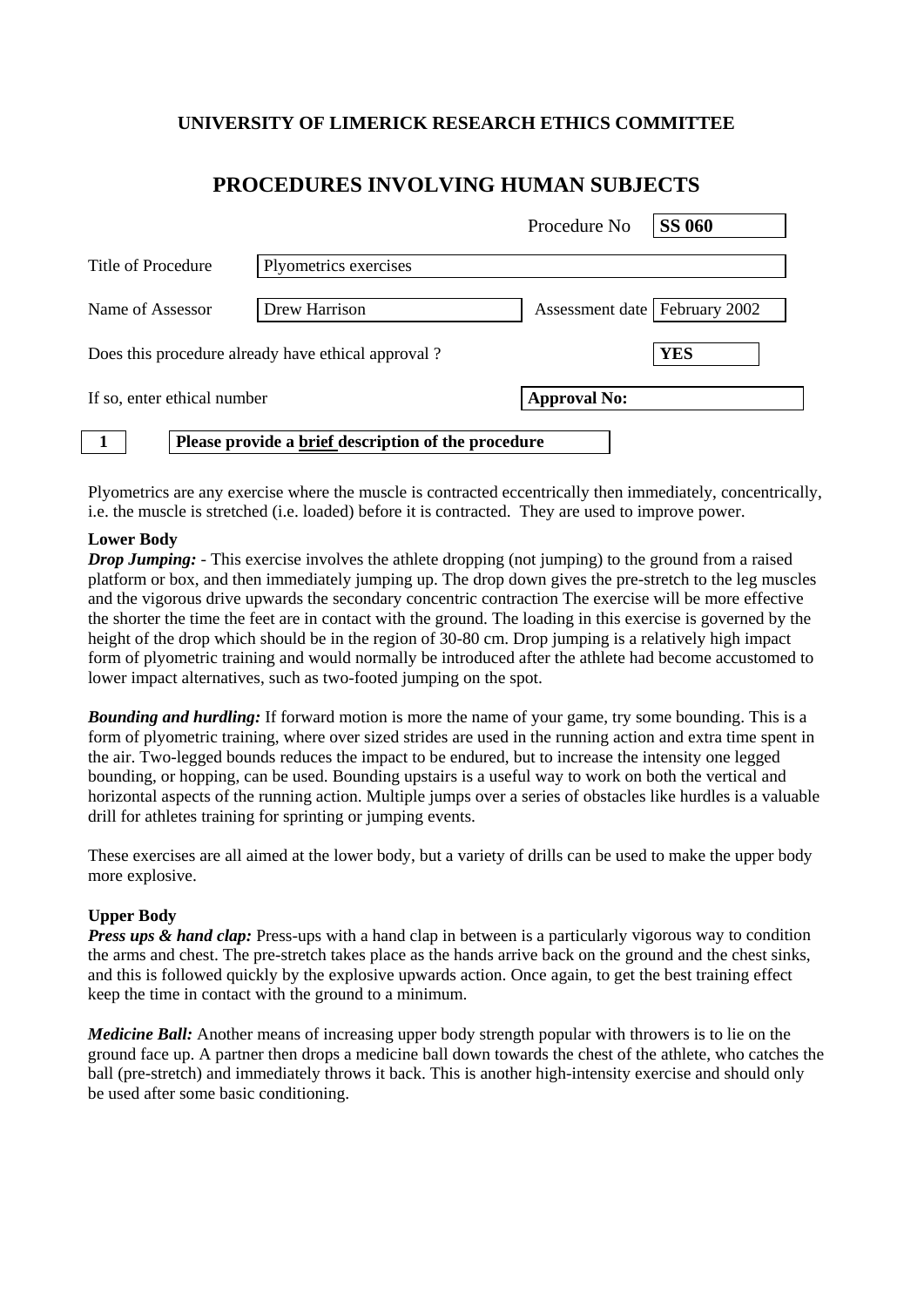

All exercise carries risk of cardiovascular accident in those who are susceptible. The subjects will complete a standard lab questionnaire prior to participation, and no one with a history of cardiovascular disease would be asked to undertake this procedure. Subjects with pre-existing muscle or joint problems carry more risk of injury than healthy subjects. Therefore subjects will complete a standard pre-test questionnaire and exercise history questionnaire to ascertain whether or not they should be allowed to carry out the activities involved.

#### **5 Action to be taken in the event of a foreseeable emergency**

If the subject shows any signs of distress, the procedure will be terminated immediately.

In the case of dizziness or fainting, subjects will be placed in the supine position with legs raised. Windows will be opened for fresh air and any restrictive clothing slackened.

If the subject feels nauseous, a suitable receptacle should be provided. The subject should be kept as comfortable as possible, until fully recovered.

If a minor physical injury occurs (e.g. minor cut, sprain, or strain), the subject will be kept comfortable and recommended to seek medical treatment as soon as possible.

In the case of more serious situations (e.g. fractures, dislocations), or should the subject fail to respond, help would be summoned immediately:

- 1. During normal working hours 9am-5pm, use nearest internal telephone to contact the Student Health Centre on extension **2534** (or **061 202534** if an external phone/mobile phone is used)
- 2. Outside of normal working hours, or if the Student Health Centre number is engaged/busy, use the nearest telephone to dial **3333** (or **061 213333** if an external phone/mobile phone is used) for UL security personnel who will then contact the ambulance service.
	- When contacting the above clearly state the location of the incident, and briefly what happened.
- 3. If necessary, personnel should attempt CPR.